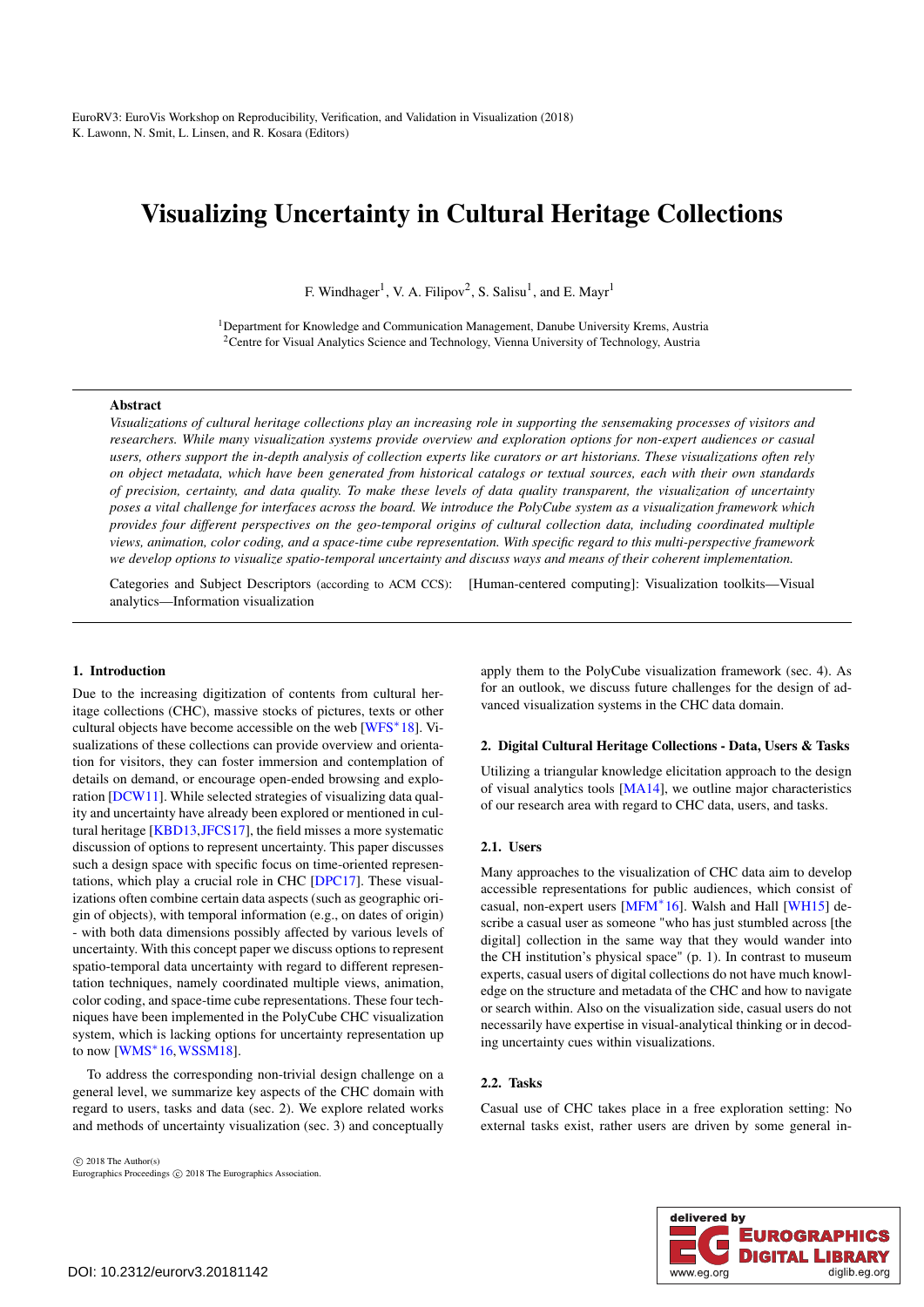<span id="page-1-0"></span>terest, to figure out what a CHC is about and find something interesting. To support them in this activity, users should firstly be supported in *gaining an overview*, e.g., by providing conceptual orientation or different perspectives on the CHC. Studies on the casual use of digital CHC showed that visitors needed an orientation phase before they started browsing or searching the exhibition [\[VCHR13,](#page-4-10)[DCW11\]](#page-4-1). In museums, conceptual orientation, that is information on the museums' content and structure is often provided at the entrance. Overview visualizations can serve as a similar "entrance hall" for digital CHC by giving a overview and direction.

In line with the primary need of users to develop conceptual orientation, this paper focuses on multiple types of overview visualizations, which offer insights into the spatio-temporal origins of CHC. More specifically, we investigate options to represent spatial and temporal uncertainty, which often originates from CHC data.

How will the visualization of uncertainty influence users during their orientation and exploration activities? Hullman et al. [\[HAS11,](#page-4-11) p. 2220] assume that visual representations of uncertainty trigger more thorough processing of information and makes users doublecheck their inferences. Goodchild and Janelle [\[GJ10\]](#page-4-12) assume that the processes of data analysis and modeling even *require* critical thinking about a variety of profound issues, such as accuracy, uncertainty, representation, scale, or (data) ethics [p. 8]. In the CHC context we assume that an adequate representation of widely existing data uncertainty can bring transparency, awareness and trust into the users' sensemaking process [\[SSK](#page-4-13)∗16].

# 2.3. Data

To file and catalog their collections, cultural institutions (such as galleries, libraries, archives, or museums) document objects according to multiple (meta-)data dimensions, including place and time of origin (see Fig[.1,](#page-2-0) left). In the following we discuss possible uncertainties in spatial and temporal data, which can arise from the documentation of the approximately point-like events of object creation.

#### 2.3.1. Spatial Data Uncertainty (SDU)

Curators of CHC encounter at least three levels of SDU. Due to the relatively simple data structure in the CHC domain, we merge various dimensions of SDU, which have already been analytically distinguished (such as accuracy, precision, completeness, or cred-ibility; cf. [\[MRH](#page-4-14)<sup>∗</sup>05]) into a "general factor" of SDU. Yet this gfactor can be dissolved for more specific visual encodings later on.

- *Certain location data* define an objects' geographic origin in sufficient detail and precision. The delineation of "sufficiency" hereby depends on specific CHC domains and their information standards, which vary greatly from ancient artifacts to digital photo collections.
- *Uncertain location data* commonly arise either from vague place names (referring to regions, countries or continents) - or from vague signifiers connected to a precise localization (like "in the region of"). Accordingly, we distinguish *point-based* SDU and *polygon-based* SDU, which can appear on various *magnitude levels*, like "SDU1" (minor spatial uncertainty) and "SDU2" (major spatial uncertainty) (cf. Fig. [1\)](#page-2-0).

• *Unknown location data* constitute maximum spatial uncertainty of curatorial knowledge, which is documented by missing specifications or other non-signifiers.

#### 2.3.2. Temporal Data Uncertainty (TDU)

Also for the temporal data dimension, three levels of data quality or uncertainty can be analytically distinguished.

- *Certain dates of origin* are the best case, where an objects' time stamp marks a point in time with sufficient precision, with "sufficiency" again being tied to local CHC standards.
- *Uncertain dates of origin* are commonly marked by signifiers such as "around", "about", "circa", or question marks. In this context, imprecise time stamps can be either *point-based* (e.g., "around 1850"), or *interval-based* (e.g., "19th century", or even whole epochs like "Old Egyptian"). Also for TDU, magnitude levels obviously can vary (e.g., TDU1 and TDU2, cf. Fig. [1\)](#page-2-0).
- *Unknown dates of origin* are the curatorial worst case, where no information on temporal origins is available, indicated by empty fields, question marks, or other non-distinctive signifiers.

# 2.3.3. Spatio-Temporal Data Uncertainty (STDU)

Spatio-temporal data uncertainty results from the combination of the above-mentioned dimensions and thus inherits all definitions and distinctions from temporal and spatial data definitions.

# 3. Related Work

In the CHC domain *SDU* is omnipresent; therefore, it requires ways and means to visually encode these data and to clearly communicate them. As many uncertainty visualization (UV) techniques have been proposed in other domains, we summarize prominent options and focus on a selection further down.

A study by MacEachren et al. [\[MRO](#page-4-15)∗12] compared different techniques of SDU visualization with regard to intuitiveness and efficiency. Options of UV for point-like markers on maps included color saturation, color hue, color value, fuzziness, size, but also shape and texture. Kardos et al. [\[KMB\]](#page-4-16) go beyond static UV options (like blur, fog, or pixel mixture) to also explore dynamic techniques like blinking pixel and animation [\[KMB\]](#page-4-16). For further elaboration, we will focus on the SDU visualization options of color saturation and blinking pixel.

Also *TDU* is omnipresent in CHC data, as curators frequently lack precise information on the temporal origins of cultural objects or items. To avoid simplifications or communication of false certainty, Kräutli et al. [\[KBD13\]](#page-4-2) investigated different representations for historical TDU, including opacity gradient, variable line dashing, and variable wavelength.

A user study by Gschwandtner et al. [\[GBFM16\]](#page-4-17) on variations of TDU representations included gradient plots, violin plots, accumulated probability, (centered) error bars, and ambiguation. The results of the evaluation suggest that the use of ambiguation is very effective to represent TDU - by using a lighter color value to depict the uncertain periods.

To visualize *STDU*, spatial and temporal UV options have to be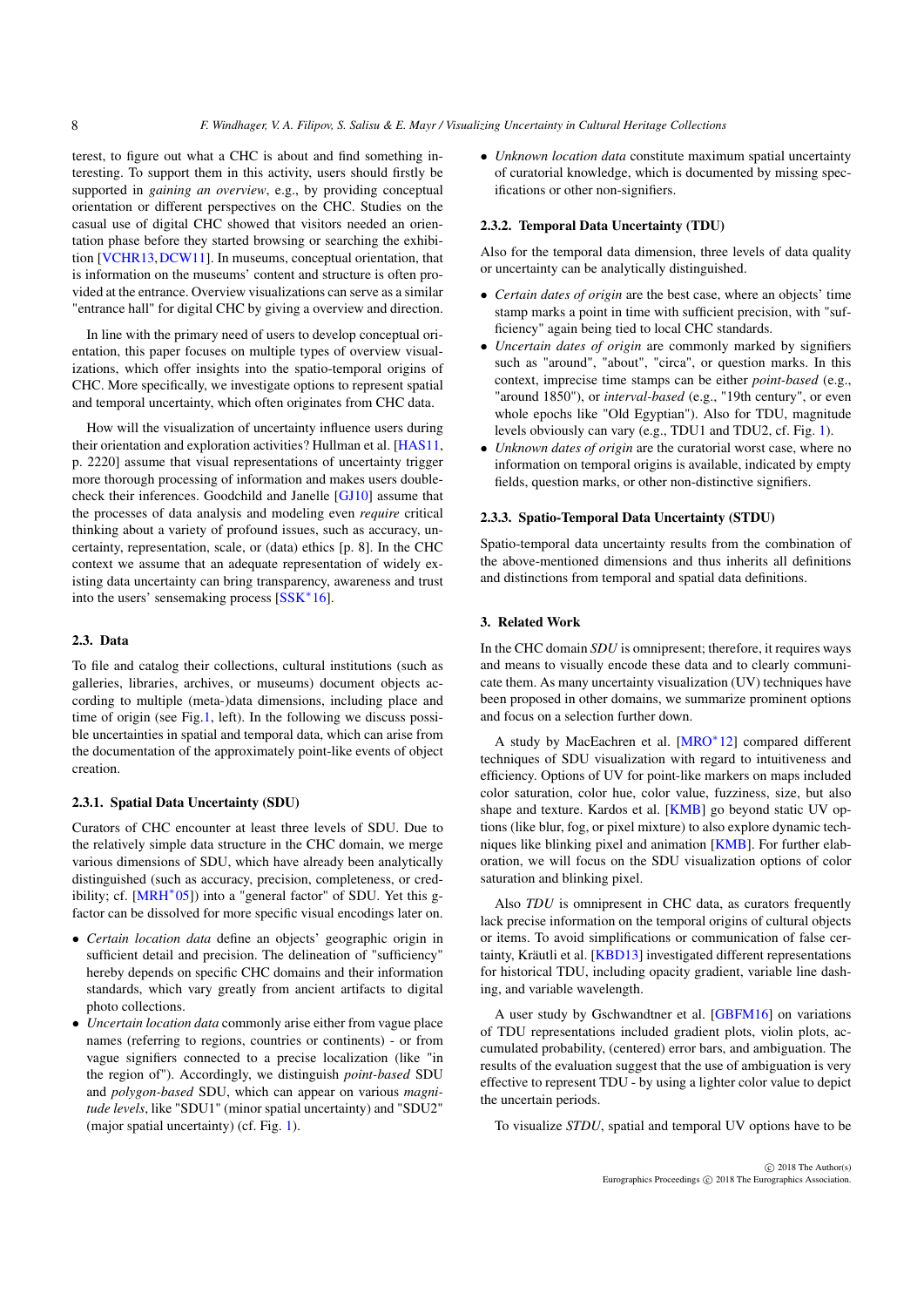<span id="page-2-1"></span>

<span id="page-2-0"></span>Figure 1: *The research question of this paper arises from the challenge to transfer options to visualize spatial (top) and temporal (bottom) object origins with various uncertainty levels (center) into the design space of spatio-temporal visualization techniques (right).*

combined. This poses a non-trivial design challenge, that has not been addressed in the CHC domain up to now. To analyze story accounts, Shrestha et al. [\[SZM14\]](#page-4-18) proposed to plot latitude and longitude along two vertical axes, while a horizontal time-axis unfolds a flat (2D) coordinate system in which the spatio-temporal events of stories are plotted. While this technique discloses interesting patterns for analysts, it also distorts existing mental maps of territories due to its unconventional encoding choices. A work on the visualization of dengue fever epidemics by Delmelle et al. utilized a more promising approach for STDU visualization in a 3D environment [\[DDC](#page-4-19)∗14]. This approach builds on the scaffold of a space-time cube representation, which will be elaborated further down.

#### 4. Uncertainty Visualization in the PolyCube Framework

The PolyCube framework aims to provide highly effective spatio-temporal overviews for CHCs [\[WMS](#page-4-5)<sup>∗</sup>16, [WSSM18\]](#page-4-6). It aims for the optimization of its visualizations' user experience (to attract also non-expert users) and of their analytical and synthetical efficiency, to convey an overview on CHC in a minimum amount of time for casual users. As multiple visualization techniques can convey spatio-temporal overviews - and every single technique has its strengths and limitations [\[KPS14\]](#page-4-20) - the framework offers multiple spatio-temporal representations. Thereby the system combines their analytical strengths in a synoptic visualization system and users can choose the right perspective for different tasks. To this end, the PolyCube interface offers (1) coordinated multiple views (CMV), combining a map and a timeline, (2) animation (ANI), mapping time to time, (3) a color coding (CC) perspective, mapping time to a color scale, and (4) a space-time cube representation (STC), mapping time to an additional spatial dimension (see Fig[.1,](#page-2-0) right). To interconnect these perspectives visually, their selection and construction is mediated by seamless transitions, utilizing the transformational power of STC operations as a cognitive scaffold [\[BDA](#page-4-21)<sup>\*</sup>16, [WSSM18\]](#page-4-6). To further preserve the users' conceptual orientation, the visual encoding and design choices are kept consistent across different views [\[QH17,](#page-4-22)[BWK00\]](#page-4-23).

While the first implementation and evaluation cycles built on close to ideal (i.e., spatio-temporally precise) data [\[WSSM18\]](#page-4-6), an

exploration of CHC data from a large art history museum demonstrated the need to take massive amounts and significant degrees of data uncertainty into account. In the following, we discuss options to visually represent STDU in multiple spatial and temporal combinations and for all four spatio-temporal visualization techniques: Figure [2](#page-3-0) provides an overview of the design space of the PolyCube framework, showing the development area of required uncertainty visualizations in case of i) SDU (top row), ii) TDU (middle row), and iii) STDU (bottom row). In the following we draw together options for these areas - with a specific focus on finding a consistent design solution across all four views. For exemplification purposes - and due to a design rationale of minimizing visual clutter - we decided on a color saturation technique to model SDU, and error bars to represent TDU. The concrete UV techniques that will be implemented in PolyCube have not been fixed, yet.

### 4.1. Uncertainty Visualization for Coordinated Multiple Views

From an implementation perspective, a CMV system brings along no novel challenge for the visualization of SDU, TDU, and STDU. On the plus side, every UV option already documented for 2D maps or timelines (see Fig[.1,](#page-2-0) center) could also be applied for CMV (see Fig[.2,](#page-3-0) first column). On the negative side, CMV systems enforce a split-attention effect on users and require increased visual work – and increased cognitive effort – for the mental integration of two separated representations, when it comes to the creation of a bigger (spatio-temporal) picture [\[SWSM16\]](#page-4-24).

## 4.2. Uncertainty Visualization for Animation

Animation allows the straightforward use of color saturation for SDU, while the encoding of TDU has to be transformed from a spatially linear encoding (like error bars) to a visual encoding that is compatible with an ANI's dynamic encoding of time. For this purpose dynamic encoding (like a fading effect) or a second type of static encodings (such as fuzziness) could be utilized (see Fig[.2,](#page-3-0) second column). As for the desired consistency of design choices [\[QH17](#page-4-22)[,BDA](#page-4-21)∗16], this already means a first breach of ideal conditions, or at least the need to communicate the new encoding method when switching from CMV to an ANI perspective.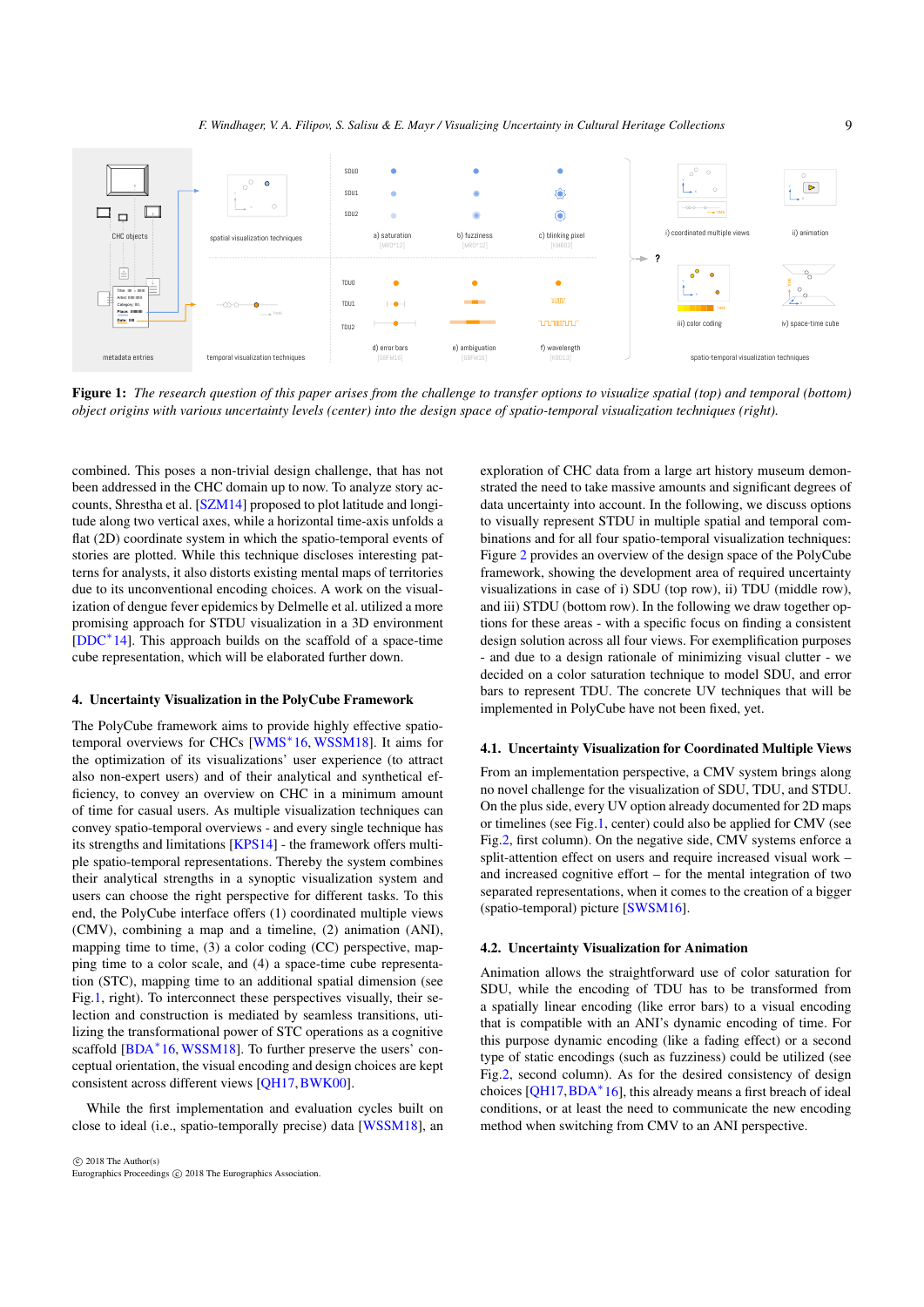*F. Windhager, V. A. Filipov, S. Salisu & E. Mayr / Visualizing Uncertainty in Cultural Heritage Collections*



<span id="page-3-0"></span>Figure 2: *Design space for spatial, temporal and spatio-temporal uncertainty visualization for four different visualization techniques.*

## 4.3. Uncertainty Visualization for Color Coding

The color coding technique poses another challenge for the aim of UV encoding consistency. Exemplarily, the spatial UV method of color saturation easily interferes with the encoding of time via color scale. Against this background, a more discriminating encoding technique for SDU (such as blinking pixel) could be recommended. On the other hand, TDU could again be encoded via fuzziness, to keep the design consistent with ANI (see Fig[.2,](#page-3-0) third column). Yet from a cognitive perspective, the introduction of a new SDU encoding technique has to be counted as another factor detrimental to the ideal of complete consistency or full visual momentum [\[BF12\]](#page-4-25).

# 4.4. Uncertainty Visualization in the Space-Time Cube

The STC allows to return to the initial UV options of saturation for SDU and error bars for TDU (see Fig[.2,](#page-3-0) fourth column), but also fuzziness and blinking pixel could be implemented. As demon-strated by Delmelle et al. [\[DDC](#page-4-19)<sup>\*</sup>14] also more complex uncertainty shapes could be generated based on a STC representation. From a cognitive perspective, the occlusion effects of 3D encodings are known to require increased interactions (such as rotating or zooming), or the implementation of other measures of occlusion management [\[ET08\]](#page-4-26).

## 5. Discussion & Conclusion

In this paper we outlined options to represent uncertainty of spatiotemporal event data in the CHC domain. To the best of our knowledge, hardly any applications for cultural heritage exist, with the exceptions of [\[KBD13,](#page-4-2) [JW13\]](#page-4-27) for TDU. Maybe this is due to the fact that "museums have practiced the concealment of uncertainty" [\[DK15,](#page-4-28) p.114]. Yet our exploration of CHC data showed that uncertainty poses a huge and omnipresent challenge in this domain: Meta-data highly vary in data quality, precision and provenance, and are frequently documented in an heterogeneous fashion. To make such uncertainty and data diversity transparent, visualization systems have to include uncertainty indicators. Otherwise they risk to omit objects by filtering their seemingly deficient entries, or

to visualize them with a misleading degree of over-precision not actually present in the data.

To address this non-trivial visualization challenge in a more systematic manner, we outlined solutions for four different spatiotemporal visualization techniques, including CMV, ANI, CC, and STC representations. While exploring options of UV design for an advanced CHC interface including these four views, we also encountered a substantial challenge to the desideratum of consistent system design on a more general level [\[QH17\]](#page-4-22). According to wellestablished design guidelines, the additional complexity introduced by multiple views should be "balanced by ease of learning, which is facilitated by consistency" [\[BWK00,](#page-4-23) p.117]. Yet according to the best of our knowledge, no representation of SDU and TDU can be globally applied across all spatio-temporal perspectives without generating interferences of encoding choices – or less-than ideal effects on a local design level. We consider this hypothesis about necessary consistency compromises to point to a new kind of highlevel design challenge, which requires further research.

While the implementation and comparative evaluation of the proposed UV techniques poses practical challenges for the near future, we see further challenges with specific regard to the management of visual clutter and complexity, which is inevitably raised by encoding uncertainty as an additional data dimension [\[RLN07\]](#page-4-29). Especially for interfaces conceptualized for casual use, smart and flexible solutions are needed to find dynamic trade-offs between the representation of uncertainty and the need to shield non-experts from an overkill of visual complexity. The aim should be to balance the quest for a more honest and critical visualization design (fostering transparency, awareness and trust [\[DFCC13,](#page-4-30) [SSKK14\]](#page-4-31)) with the strive for a sublime and inspirational (but not all too complex or confusing) experience, that oftentimes motivates the contemplation of cultural objects and artwork collections.

# Acknowledgments

This work was supported by a grant from the Austrian Science Fund (FWF), No. P28363-24 and from the NFB, No. SC16-032.

<span id="page-3-1"></span>10